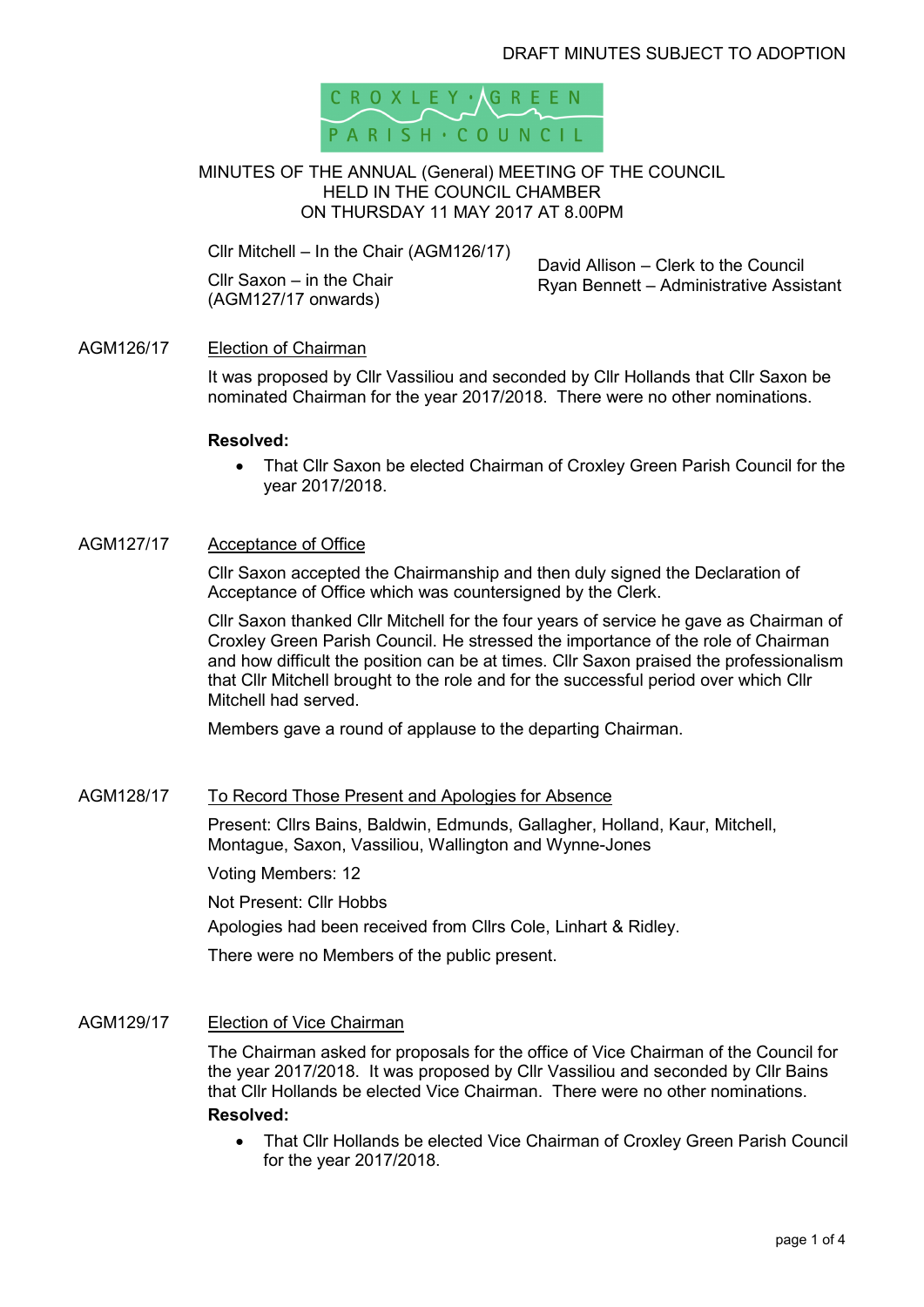# AGM130/17 Appointment and Composition of Committees

## AGM130.1/17

# **Resolved:**

• That in accordance with Standing Order 19.2, the following Committees are appointed: Finance and Administration Committee; HR and Compliance Committee; Planning and Development Committee; Environment and Amenity Committee.

 AGM130.2/17 The Clerk advised that Standing Orders state that there should be a maximum of 7 Members per Committee. He added that the Chair and Vice Chair of Council were automatically Members of both Committees. He informed those present that Cllrs Cole & Linhart had requested to stand on the E&A Committee.

## **Resolved:**

- That the Environment & Amenity Committee shall consist of Cllrs Cole Edmunds, Kaur, Linhart, Montague, Vassiliou and Wynne-Jones.
- That the Planning & Development Committee shall consist of Cllrs Bains, Baldwin, Gallagher, Hobbs, Mitchell and Wallington.

Cllr Ridley is without portfolio and not on any Committee.

The Clerk advised that the Finance and Administration Committee is comprised of the Chair and Vice Chair of the Council and of both Committees.

The Clerk advised that the HR and Compliance Committee is comprised of the Chair and Vice Chair of the Council plus two Cllrs. Cllrs Edmunds and Mitchell said they would like to be on this Committee.

## **Resolved:**

• That Cllrs Edmunds and Mitchell are members of the HR and Compliance Committee together with the Chair and Vice Chair of the Council.

# AGM131/17 Chairman and Vice Chairman of Standing Committees

The Chairman declared an adjournment to allow the Committees to elect their Chairman and Vice Chairman.

When the meeting reconvened, it was reported that the Committees would have the following Chairman and Vice-Chairman for the year 2017/2018:

|               | <b>P&amp;D Committee</b> | <b>E&amp;A Committee</b> | <b>F&amp;A Committee*</b> |
|---------------|--------------------------|--------------------------|---------------------------|
| Chairman      | <b>Cllr Gallagher</b>    | Cllr Edmunds             | Cllr Saxon                |
| Vice-Chairman | <b>Cllr Mitchell</b>     | Cllr Cole                | <b>CIIr Hollands</b>      |

\*The F&A Committee comprises of six members – Chair and Vice Chair of the Council, P&D and E&A.

## AGM132/17 To receive reports from Council Representatives on Outside Bodies 2016/2017

AGM132.1/17 – Three Rivers Environmental Forum – Cllr Wynne-Jones.

This forum meets three times a year in Penn Chamber and is attended by District Councillors and Parish Councillors as well as representatives of local interested organisations. It is very well attended. In Three Rivers we are very privileged in having a series of extremely interesting environmental features which allows us to have interesting and productive meetings with a view to enhancing them and preserving them.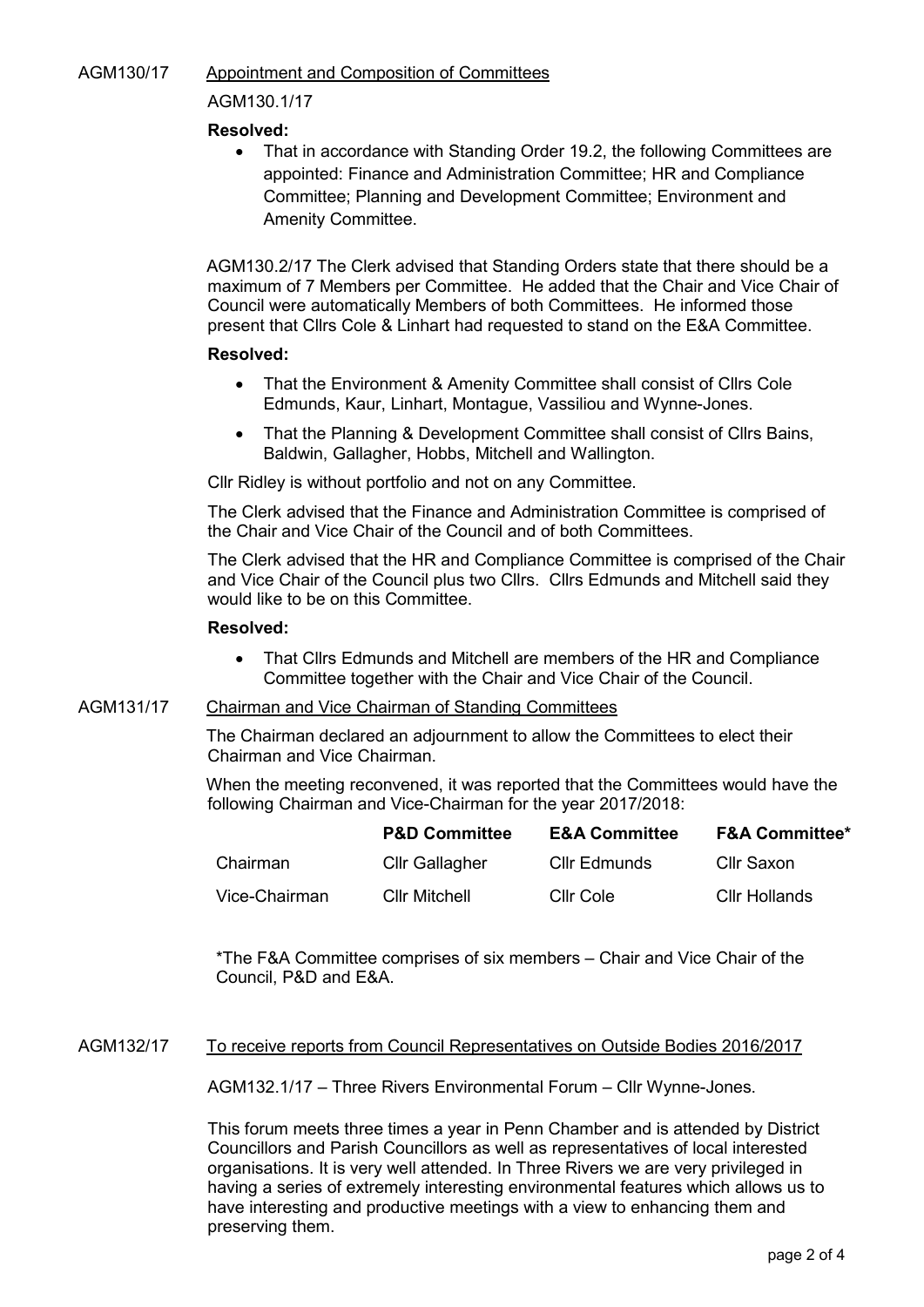Among the main speakers last year we had a well-illustrated power point presentation of 'The Spread of Otters' in South West Herts (including the River Gade), another was on 'Future of the Green Belt' - very important for Croxley, 'The management of Grazing Rights on Croxley Common Moor', and Maintenance of high quality refuse recycling using laser beams and much more. After the main speaker, there follows questions and answers.

The Forum is then opened by the chairman and each member present is invited to discuss their own ideas and observations. This usually leads to a lively and constructive debate in which Cllr Dudley Edmunds representing Campaign to Protect Rural England (CPRE) plays a major part. It is most interesting listening to member's views on so many subjects.

Notes are taken by Kay Fitzgerald (Three Rivers Environmental Officer) for inclusion in the next agenda.'

I really enjoy this forum which is well organised and excellent for its promotion of environmental issues and exchanging information,

AGM132.2/17 – NHS Local Representation (Community Voice)

The Clerk advised that no information had been received from Community Voice during the year in order to pass on to the Council's representative, Cllr Kaur. It was believed that this might have arisen due to information being sent to the previous year's representative directly rather than through the office for the information to be passed on.

## AGM133/17 Council Representation on Outside Bodies and organisations 2016/17

AGM133.1/17 – Joint Committee of Parish Councils – The Clerk advised that the representatives from Croxley Green Parish Council are normally the Chairman, Vice-Chairman and the Clerk.

#### **Resolved:**

• That the Chairman, Vice-Chairman and the Clerk represent the Parish Council on the Joint Committee of Parish Councils.

AGM133.2/17 – Three Rivers Environmental Forum – Cllr Wynne-Jones expressed an interest to continue to represent the Parish Council at these meetings for a further year (Cllr Edmunds also attends these meetings as a representative of the CPRE).

#### **Resolved:**

• That Cllr Wynne-Jones represents the Parish Council on the TRDC Environmental Forum.

AGM133.3/17 – NHS Local Representation (Community Voice) – Cllr Kaur expressed an interest to represent the Parish Council on the Community Voice.

## **Resolved:**

• That Cllr Kaur represents the Parish Council on the Community Voice.